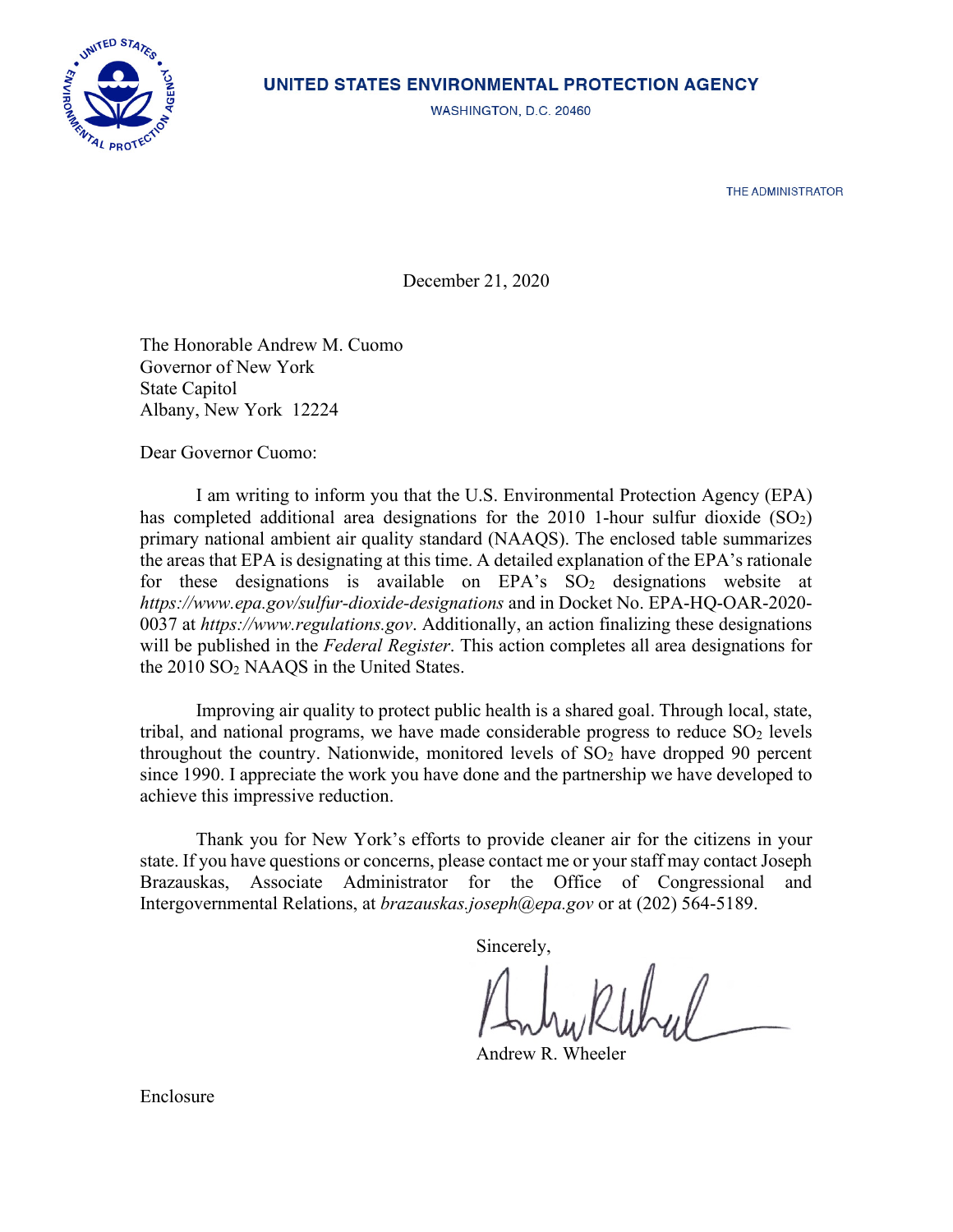## **Enclosure**

## **EPA's Final Area Designations for the 2010 Sulfur Dioxide (SO2) Primary National Ambient Air Quality Standard (NAAQS) – Round 4**

| <b>State</b> | <b>County/Parish</b> | <b>SO<sub>2</sub></b> Emissions Source(s)                                                                                              | <b>EPA's Final Area</b>                                    | <b>EPA's Final Designation</b> |
|--------------|----------------------|----------------------------------------------------------------------------------------------------------------------------------------|------------------------------------------------------------|--------------------------------|
| AL           | Shelby               | Lhoist North America of Alabama -<br>Montevallo Plant                                                                                  | Shelby County (partial)*                                   | Attainment/Unclassifiable      |
| GA           | Floyd                | International Paper - Rome<br>(Formerly Temple Inland)                                                                                 | <b>Floyd County</b>                                        | Attainment/Unclassifiable      |
| H            | Honolulu             | AES Hawaii LLC Cogeneration Plant<br>Hawaiian Electric Company (HECO) Kahe<br><b>Generating Station</b><br>Kalaeloa Cogeneration Plant | Honolulu County                                            | Attainment/Unclassifiable      |
| HI           | Honolulu             | Hawaiian Electric Company (HECO)<br>Waiau Generating Station                                                                           | Honolulu County                                            | Attainment/Unclassifiable      |
| IL           | Macon                | <b>Archer Daniels Midland Company</b><br>Tate & Lyle Ingredients Americas LLC                                                          | <b>Macon County</b>                                        | Attainment/Unclassifiable      |
| IN           | Porter               | ArcelorMittal Burns Harbor LLC                                                                                                         | Porter County                                              | Attainment/Unclassifiable      |
| <b>KY</b>    | Henderson            | Century Aluminum Sebree LLC<br>Robert Reid Station/HMP&L Station 2<br>Robert D. Green Station                                          | Henderson County (partial)**<br>Webster County (partial)** | Nonattainment                  |
| LA           | East Baton<br>Rouge  | Oxbow Calcining LLC - Baton Rouge<br><b>Calcined Coke Plant</b>                                                                        | East Baton Rouge Parish                                    | Attainment/Unclassifiable      |
| LA           | St. Charles          | Rain CII Carbon LLC - Norco Coke Plant                                                                                                 | <b>St. Charles Parish</b>                                  | Attainment/Unclassifiable      |
| LA           | St. James            | Rain CII Carbon LLC - Gramercy Coke Plant                                                                                              | St. James Parish                                           | Attainment/Unclassifiable      |
| LA           | West Baton<br>Rouge  | Tokai Carbon CB - Addis Facility                                                                                                       | West Baton Rouge Parish                                    | Attainment/Unclassifiable      |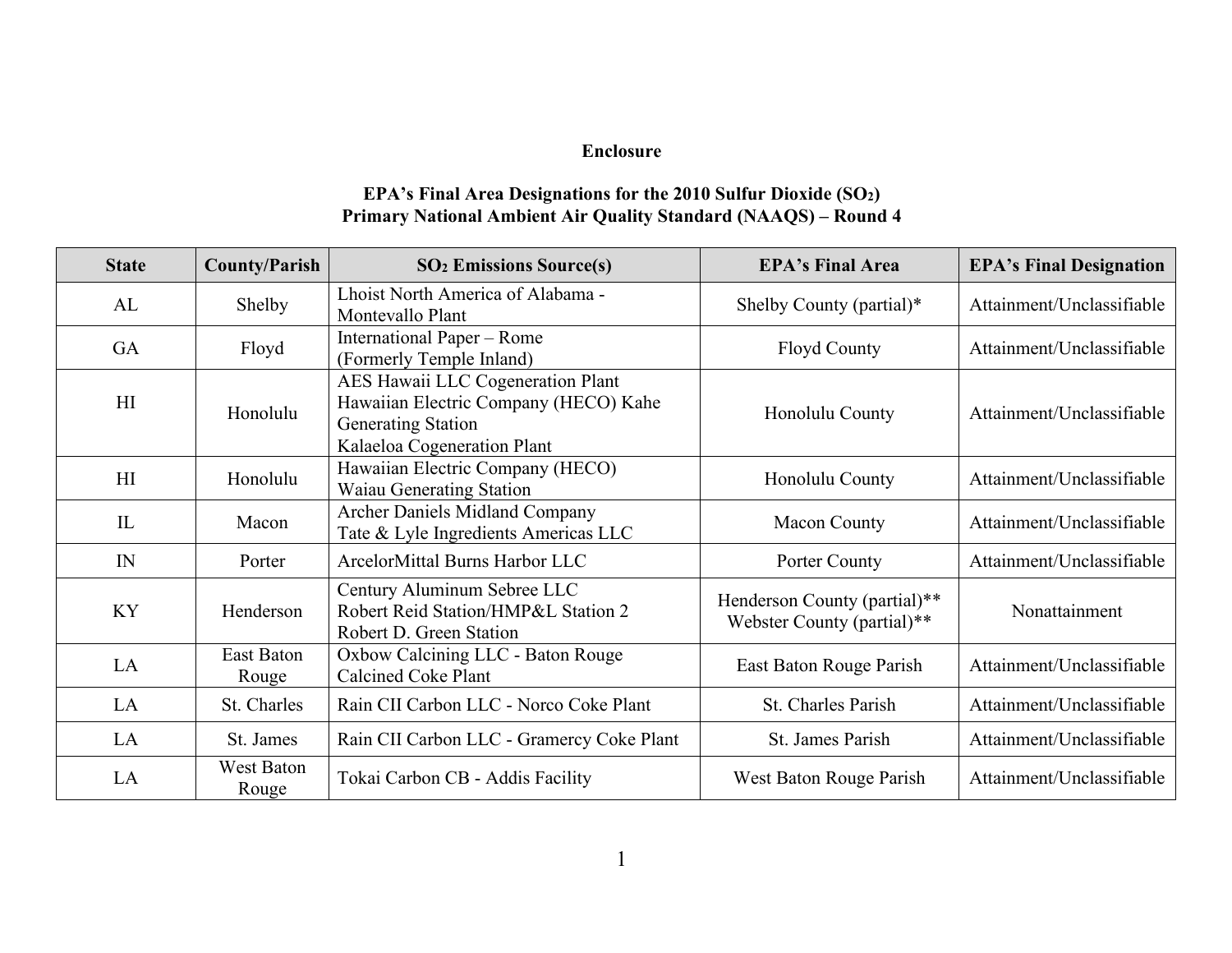| <b>State</b>   | <b>County/Parish</b>          | <b>SO<sub>2</sub></b> Emissions Source(s)                              | <b>EPA's Final Area</b>                                  | <b>EPA's Final Designation</b> |
|----------------|-------------------------------|------------------------------------------------------------------------|----------------------------------------------------------|--------------------------------|
| MD/WV          | Allegany (MD)<br>Mineral (WV) | Luke Paper Mill                                                        | Allegany County, MD<br>Mineral County, WV                | Attainment/Unclassifiable      |
| <b>MO</b>      | Iron                          | Doe Run Buick Resource Recycling                                       | Iron County                                              | Attainment/Unclassifiable      |
| <b>MO</b>      | New Madrid                    | Magnitude 7 Metals<br><b>AECI New Madrid</b>                           | New Madrid County (partial)**                            | Nonattainment                  |
| <b>NE</b>      | Douglas                       | <b>OPPD</b> - North Omaha Power                                        | Douglas County                                           | Attainment/Unclassifiable      |
| <b>NY</b>      | Cayuga<br>Seneca<br>Tompkins  | Cayuga Generating Station                                              | Cayuga County<br>Seneca County<br><b>Tompkins County</b> | Attainment/Unclassifiable      |
| <b>NY</b>      | St. Lawrence                  | Alcoa Massena                                                          | St. Lawrence County (partial)**                          | Nonattainment                  |
| N <sub>C</sub> | Buncombe                      | Asheville Steam Electric Plant - Duke Energy<br>Progress, Inc.         | Limestone Township-<br><b>Buncombe County</b>            | Attainment/Unclassifiable      |
| NC             | Haywood                       | Blue Ridge Paper Products - Canton Mill                                | Beaverdam Township-<br>Haywood County                    | Attainment/Unclassifiable      |
| NC             | Person                        | Roxboro Steam Electric Plant - Duke Energy<br>Progress, LLC            | Cunningham Township-<br>Person County                    | Attainment/Unclassifiable      |
| <b>ND</b>      | Williams                      | Amerada Hess - Tioga Gas Plant                                         | Williams County                                          | Attainment/Unclassifiable      |
| OK             | Garfield                      | Oxbow Calcining - Kremlin                                              | Garfield County                                          | Attainment/Unclassifiable      |
| OK             | Mayes                         | <b>GRDA</b> - Chouteau Coal Fired Complex                              | <b>Mayes County</b>                                      | Attainment/Unclassifiable      |
| <b>OK</b>      | Muskogee                      | Georgia Pacific - Muskogee Mill<br>OG&E - Muskogee Generating Station  | Muskogee County                                          | Attainment/Unclassifiable      |
| <b>PA</b>      | York                          | Magnesita Refractories<br>Pixelle Specialty Solutions LLC Spring Grove | <b>York County</b>                                       | Attainment/Unclassifiable      |
| PA             | York                          | <b>Brunner Island Steam Electric Station</b>                           | York County                                              | Attainment/Unclassifiable      |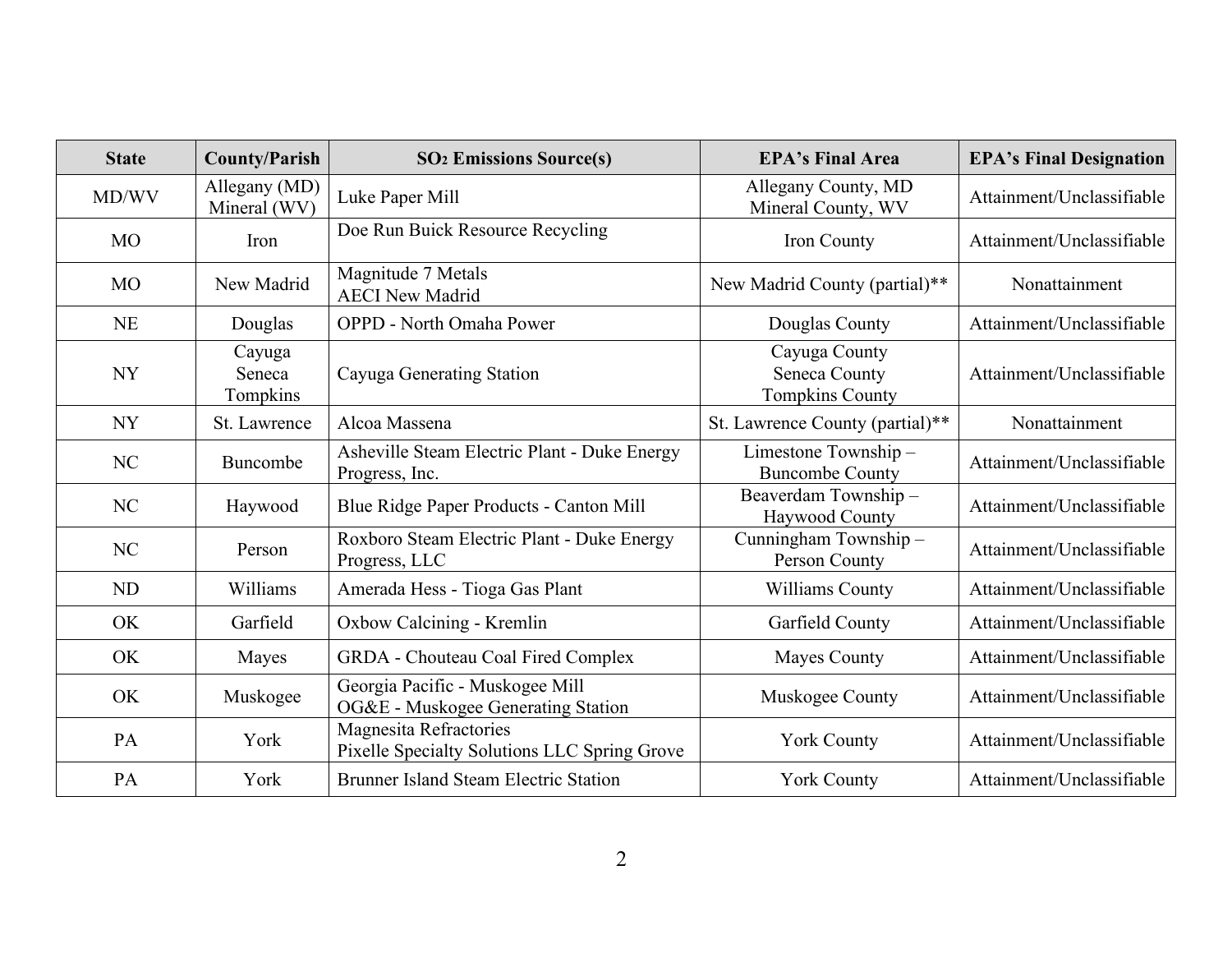| <b>State</b> | <b>County/Parish</b> | <b>SO<sub>2</sub></b> Emissions Source(s)                                   | <b>EPA's Final Area</b>                 | <b>EPA's Final Designation</b> |
|--------------|----------------------|-----------------------------------------------------------------------------|-----------------------------------------|--------------------------------|
| <b>TX</b>    | Bexar                | City Public Service - Calaveras Plant                                       | <b>Bexar County</b>                     | Attainment/Unclassifiable      |
| <b>TX</b>    | Harrison             | Southwestern Electric Power Co. - AEP Pirkey<br>Power Plant                 | Harrison County                         | Unclassifiable                 |
| <b>TX</b>    | Howard               | Tokai Carbon CB LTD Big Spring Carbon<br><b>Black Plant</b>                 | Howard County (partial)**               | Nonattainment                  |
| <b>TX</b>    | Hutchinson           | Orion Carbon Black<br>Tokai Carbon Black                                    | Hutchinson County (partial)**           | Nonattainment                  |
| <b>TX</b>    | Jefferson            | Oxbow Calcining LLC - Oxbow Calcining                                       | Jefferson County                        | Attainment/Unclassifiable      |
| <b>TX</b>    | Navarro              | Arcosa LWS LLC Streetman Plant                                              | Navarro County (partial)**              | Nonattainment                  |
| <b>TX</b>    | Orange               | Orion Engineered Carbons LLC - Echo Carbon<br><b>Black</b>                  | <b>Orange County</b>                    | Unclassifiable                 |
| <b>TX</b>    | Robertson            | Oak Grove MGMT Company LLC - Oak<br><b>Grove Steam Electric Station</b>     | Robertson County                        | Attainment/Unclassifiable      |
| <b>TX</b>    | <b>Titus</b>         | Southwestern Electric Power Co. - Welsh<br>Power Plant                      | Titus County (partial)*                 | Attainment/Unclassifiable      |
| <b>VA</b>    | Alleghany            | <b>Westrock's Covington Mill</b><br>(Meadwestvaco Packaging Resource Group) | City of Covington - Alleghany<br>County | Attainment/Unclassifiable      |
| <b>VA</b>    | <b>Botetourt</b>     | Roanoke Cement Company                                                      | <b>Botetourt County</b>                 | Attainment/Unclassifiable      |
| <b>VA</b>    | Giles                | <b>Lhoist Kimballton Plant</b>                                              | Giles County (partial)**                | Nonattainment                  |
| <b>WA</b>    | Chelan<br>Douglas    | Alcoa Primary Metals Wenatchee Works                                        | Chelan County<br>Douglas County         | Attainment/Unclassifiable      |
| <b>WA</b>    | Whatcom              | Alcoa Intalco                                                               | Whatcom County (partial)**              | Nonattainment                  |
| WI           | Outagamie            | Ahlstrom-Munksjö NA Specialty Solutions<br>LLC - Kaukauna                   | Outagamie County (partial)**            | Nonattainment                  |
| <b>WY</b>    | Carbon               | Sinclair Wyoming - Sinclair Refinery                                        | Carbon County                           | Attainment/Unclassifiable      |